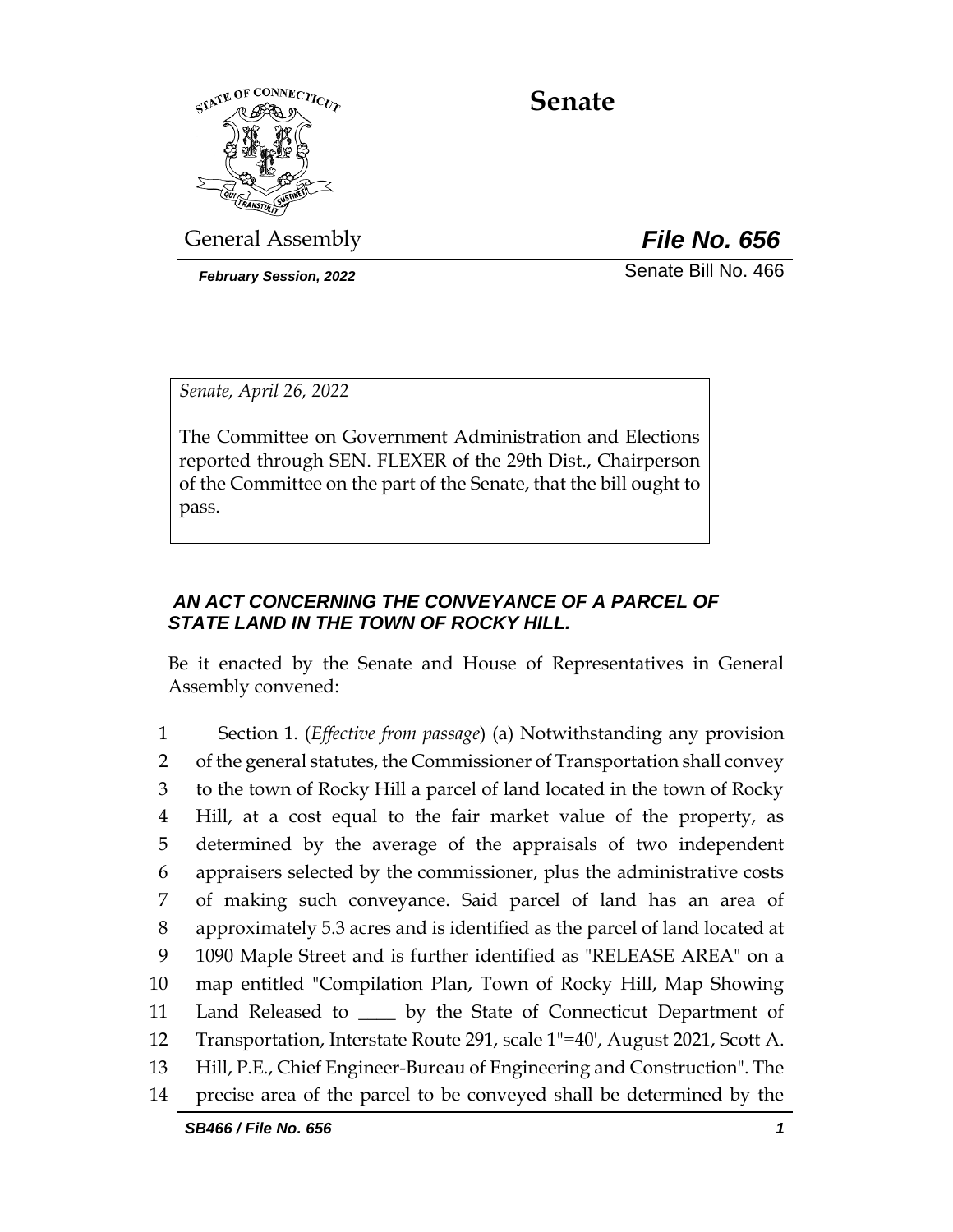Department of Transportation. The conveyance shall be subject to the approval of the State Properties Review Board.

 (b) The State Properties Review Board shall complete its review of the conveyance of said parcel of land not later than thirty days after it receives a proposed agreement from the Department of Transportation. The land shall remain under the care and control of said department until a conveyance is made in accordance with the provisions of this section. The State Treasurer shall execute and deliver any deed or instrument necessary for a conveyance under this section. The Commissioner of Transportation shall have the sole responsibility for all other incidents of such conveyance. Any funds received by said department from a sale of said parcel in accordance with this section shall be transferred to the State Treasurer for deposit in the Special Transportation Fund.

| sections: | This act shall take effect as follows and shall amend the following |             |
|-----------|---------------------------------------------------------------------|-------------|
| Section 1 | $\mid$ from passage                                                 | New section |

*GAE Joint Favorable*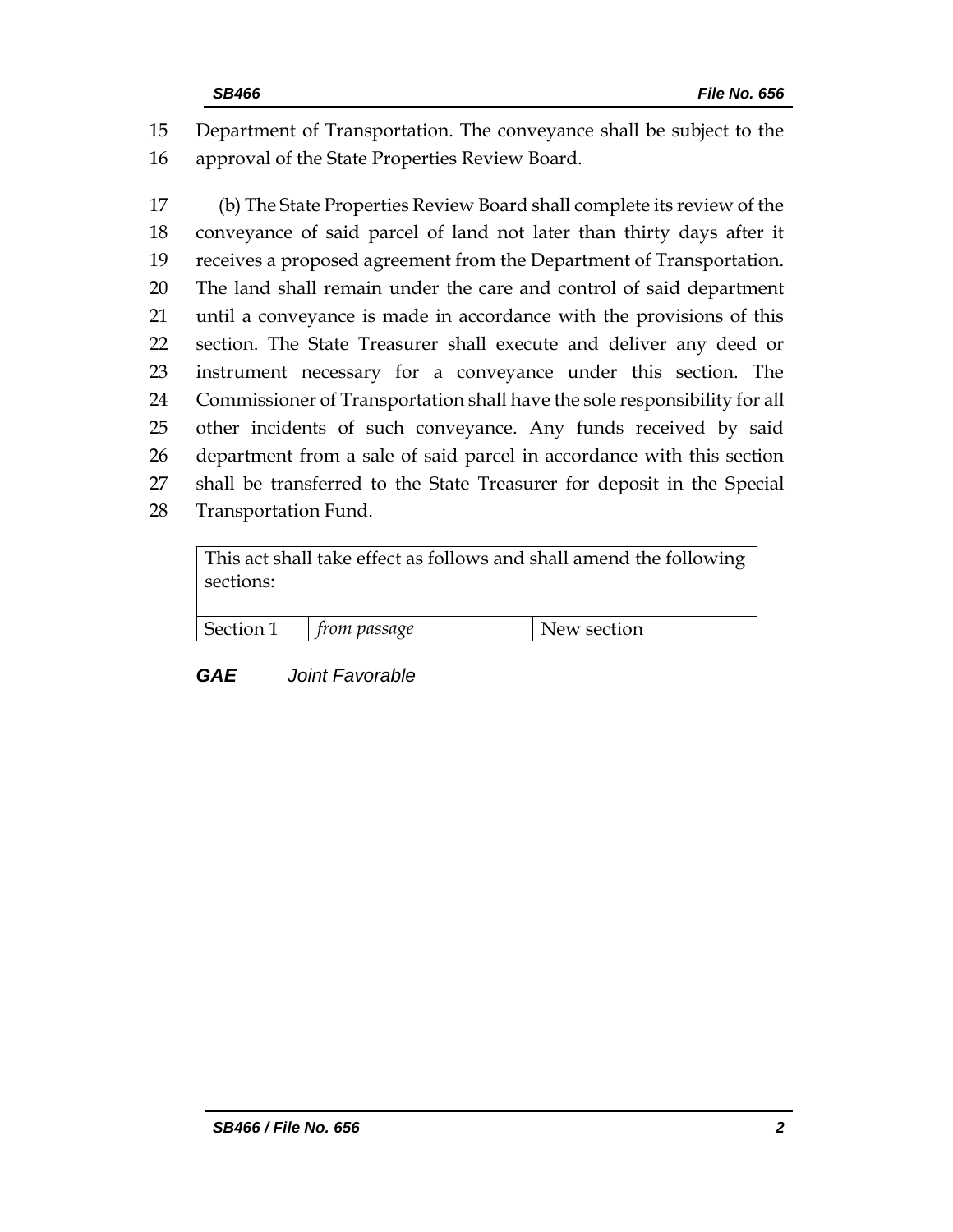*The following Fiscal Impact Statement and Bill Analysis are prepared for the benefit of the members of the General Assembly, solely for purposes of information, summarization and explanation and do not represent the intent of the General Assembly or either chamber thereof for any purpose. In general,*  fiscal impacts are based upon a variety of informational sources, including the analyst's professional *knowledge. Whenever applicable, agency data is consulted as part of the analysis, however final products do not necessarily reflect an assessment from any specific department.*

# *OFA Fiscal Note*

#### *State Impact:*

| <b>Agency Affected</b>                       | <b>Fund-Effect</b> | FY 23 \$ |
|----------------------------------------------|--------------------|----------|
| Department of Transportation                 | TF - Loss of       | 211,000  |
|                                              | Asset              |          |
| Resources of the Special Transportation Fund | TF - Revenue       | 211,000  |
|                                              | Gain               |          |

Note: TF=Transportation Fund

#### *Municipal Impact:*

| <b>Municipalities</b> | <b>Effect</b> | FY 23 \$  |
|-----------------------|---------------|-----------|
| Rocky Hill            | Cost          | See Below |
| Rocky Hill            | Gain of       | 211,000   |
|                       | Asset         |           |

### *Explanation*

The bill requires the Department of Transportation to convey a parcel of land of approximately 5.3 acres to the town of Rocky Hill. To the extent the Commissioner of Transportation determines which precise parcel to convey, the state would lose use of an asset and gain revenue equal to the fair market value of the properties (most recently valued at \$211,000). The town of Rocky Hill would gain use of an asset and pay the fair market value of the properties plus the administrative costs of the conveyance.

The land conveyance is subject to the review and approval of the State Properties Review Board.